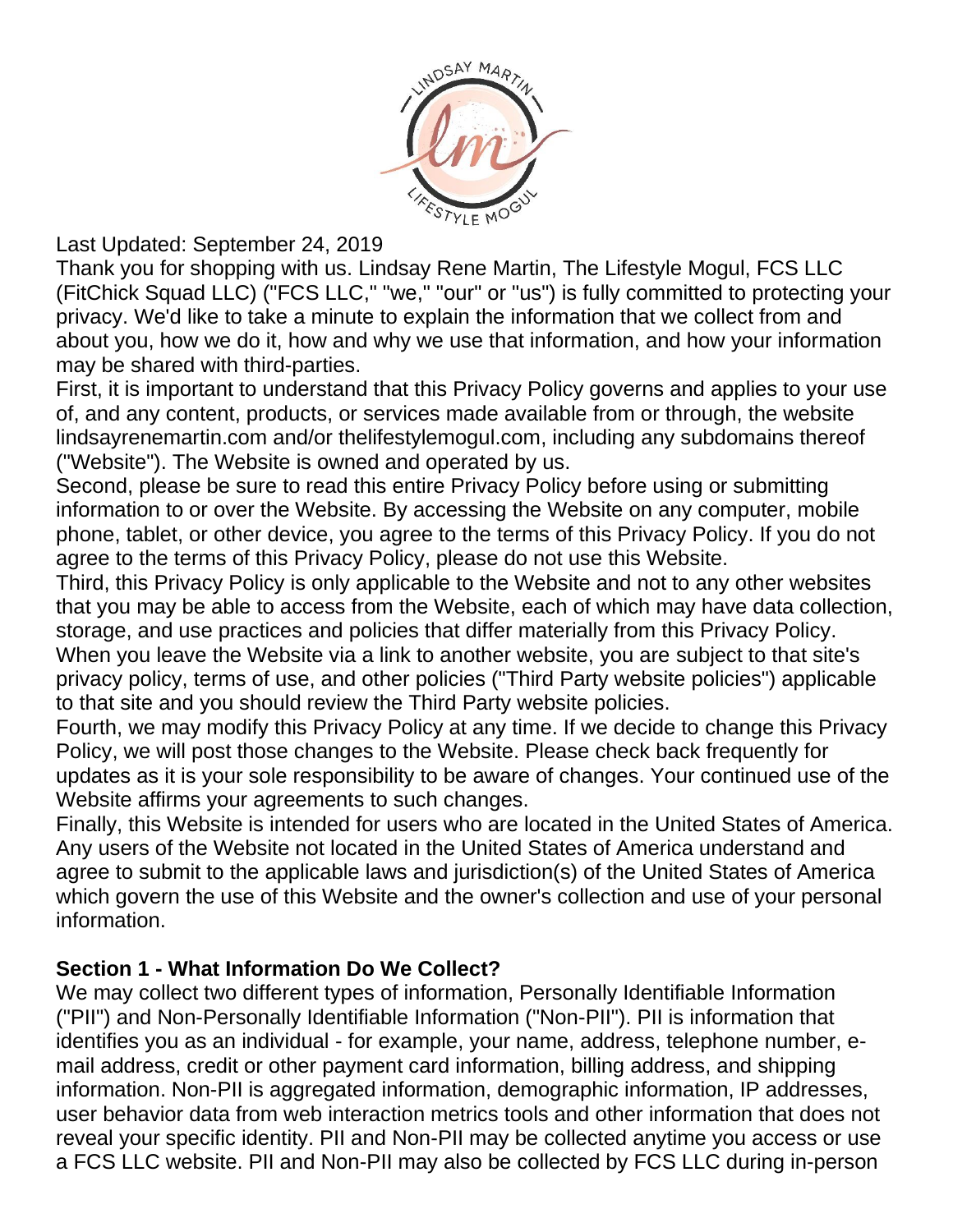discussions, telephone conversations, and electronic or other written communications. We also collect information via cookies, as explained below in Section 4.

We collect information from you when you register on our Website, place an order, enter a contest or sweepstakes, respond to a survey or communication such as e-mail, or participate in another Website feature.

When ordering or registering, we may ask you for your name, e-mail address, mailing address, phone number, credit or other payment card information, or other information. You may, however, visit our Website anonymously.

We also collect information about gift recipients so that we can fulfill the gift purchase. The information we collect about gift recipients is not used for marketing purposes.

Like many websites, we use "cookies" to enhance your experience and gather information about visitors and visits to our websites. Please refer to Section 4 below for information about cookies and how we use them.

# **Section 2 - How Do We Use Your Information?**

We may use the information we collect from you when you register, purchase products, enter a contest or promotion, respond to a survey or marketing communication, surf the Website, or use certain other Website features in the following ways:

1. To personalize your site experience and to allow us to deliver the type of content and product offerings in which you are most interested;

2. To allow us to better serve you in responding to your customer service requests;

3. To quickly process and fulfill your transactions;

4. To administer a contest, promotion, survey, or other site feature; and

5. If you have opted-in to receive our e-mail newsletter, we may send you periodic e-mails. If you would no longer wish to receive promotional e-mail from us, please refer to the "How Can You Opt-Out, Remove or Modify Information You Have Provided To Us?" in Section 8 below. If you have not opted-in to receive e-mail newsletters, you will not receive these e-mails. Visitors who register or participate in other Website features such as marketing programs and "members-only" content will be given a choice whether they would like to be on our e-mail list and receive e-mail communications from us.

# **Section 3 - How Do We Protect Visitor Information?**

We implement a variety of security measures to maintain the safety of your PII. Your PII is contained behind secured networks and is only accessible by a limited number of persons who have special access rights to such systems, and are required to keep the information confidential. When you place orders or access your personal information, we offer the use of a secure server. All sensitive/credit/payment card information you supply is transmitted via Secure Socket Layer (SSL) technology and then encrypted into our databases to be only accessed as stated above.

# **Section 4 - Do We Use "Cookies"?**

Yes. Cookies are small files that a site or its service provider transfers to your computer's hard drive through your web browser (if you allow) that enables the site's or service provider's systems to recognize your browser and capture and remember certain information. For instance, we use cookies to help us remember and process the items in your shopping cart. They are also used to help us understand your preferences based on previous or current site activity, which enables us to provide you with improved services. We also use cookies to help us compile aggregate data about site traffic and site interaction so that we can offer better site experiences and tools in the future.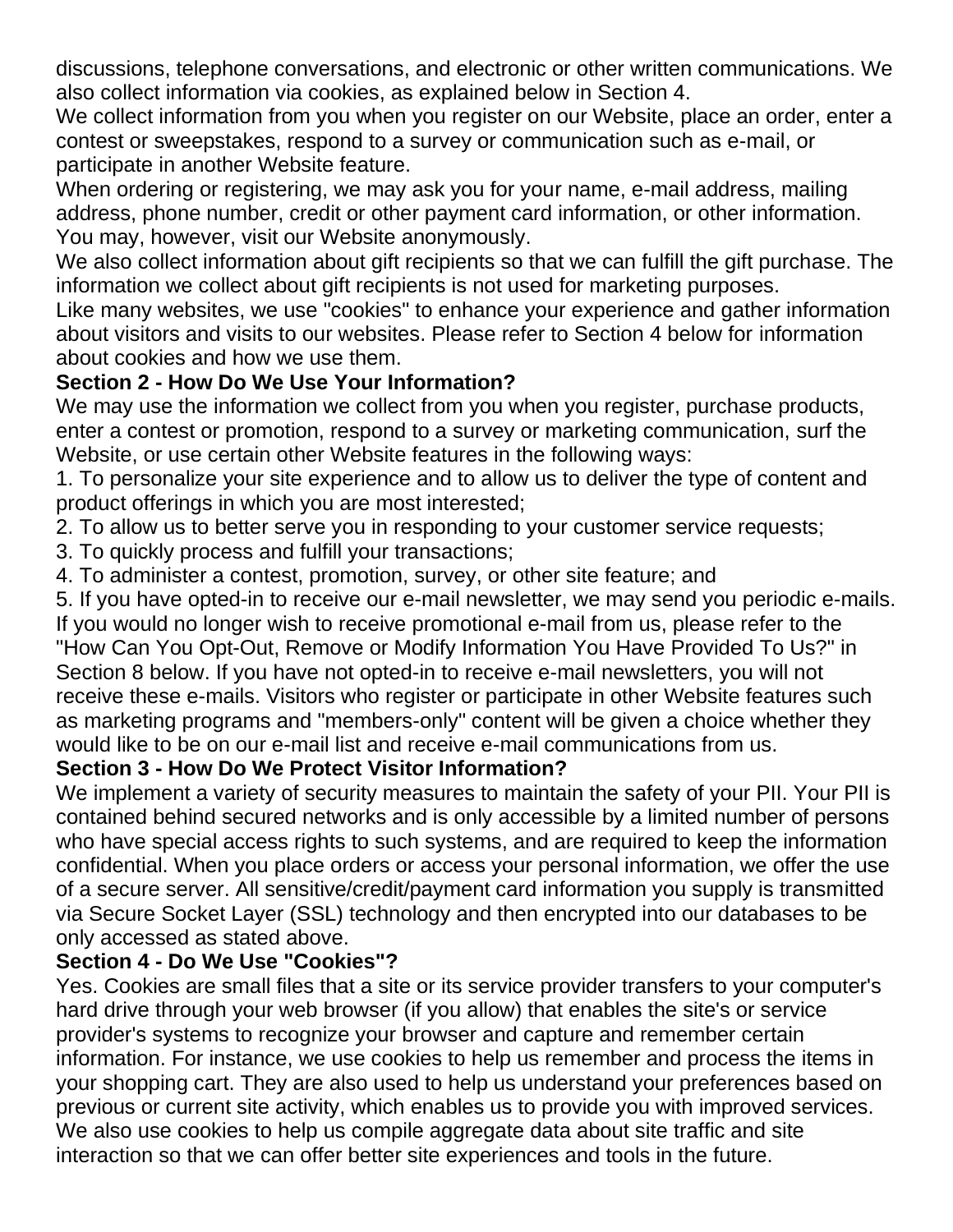We may contract with third-party service providers to assist us in better understanding our site visitors. These service providers are not permitted to use the information collected on our behalf except to help us conduct and improve our business.

You can choose to have your computer warn you each time a cookie is being sent, or you can choose to turn off all cookies. You do this through your browser (like Netscape Navigator or Internet Explorer) settings. Each browser is a little different, so look at your browser Help menu to learn the correct way to modify your cookies. If you turn cookies off, you won't have access to many features that make your site experience more efficient and some of our services will not function properly. However, you can still place orders over the telephone by contacting customer service.

# **Section 5 - Do We Disclose the Information We Collect to Third-Parties?**

Yes. In certain circumstances, we may disclose your PII to third-parties who assist in processing and shipping your order. Specifically, we may share this information with certain suppliers, freight and shipping companies, and manufacturers for the sole purpose of processing and shipping your order. We may also disclose your PII to payment processors and PayPal for the purpose of processing your order.

# **We may also disclose your PII to third-parties as follows:**

(a) If we believe it is necessary because we believe there has been a violation of the www.LadyBoss.com Terms of Use and Terms & Conditions of Sale or of our rights or the rights of any third party;

(b) To respond and comply with legal process (such as a search warrant, subpoena, or court order) and to provide information to law enforcement agencies or in connection with an investigation on matters related to public safety, as permitted by law, or otherwise required by law; and/or

(c) If we or some or all of our assets are acquired by another company, including through a sale in connection with bankruptcy, that company will possess the information collected by us and provided by you, and it will assume the rights and obligations regarding your information as described in this Privacy Policy.

We may also disclose your PII with your express consent.

Except as described above, we do not sell, trade, or otherwise transfer to third-parties your PII unless we provide you with advance notice and obtain your consent. The term "outside parties" does not include lindsayrenemartin.com, or thelifestylemogul.com. It also does not include website hosting partners and other parties who assist us in operating our Website, conducting our business, or servicing you, so long as those parties agree to keep this information confidential.

Non-PII may be provided to other parties for marketing, advertising, or other uses.

**Section 6 - Who is Responsible for Safeguarding User Names and Passwords?**  If you acquire a LifestyleMogul (under FCS LLC) subscription, you will be required to create an account with Lindsay Rene Martin, The Lifestyle Mogul (FCS LLC). You warrant that the information you provide us is truthful and accurate, and that you are not impersonating another person. You are responsible for maintaining the confidentiality of any password you may use to access your LifestyleMogul account, and you agree not to transfer your password or user name, or lend or otherwise transfer your use of or access to your account, to any third-party. You are fully responsible for all transactions with, and information conveyed to, The Lifestyle Mogul, FCS LLC under your account. You agree to immediately notify FCS LLC of any unauthorized use of your password or user name or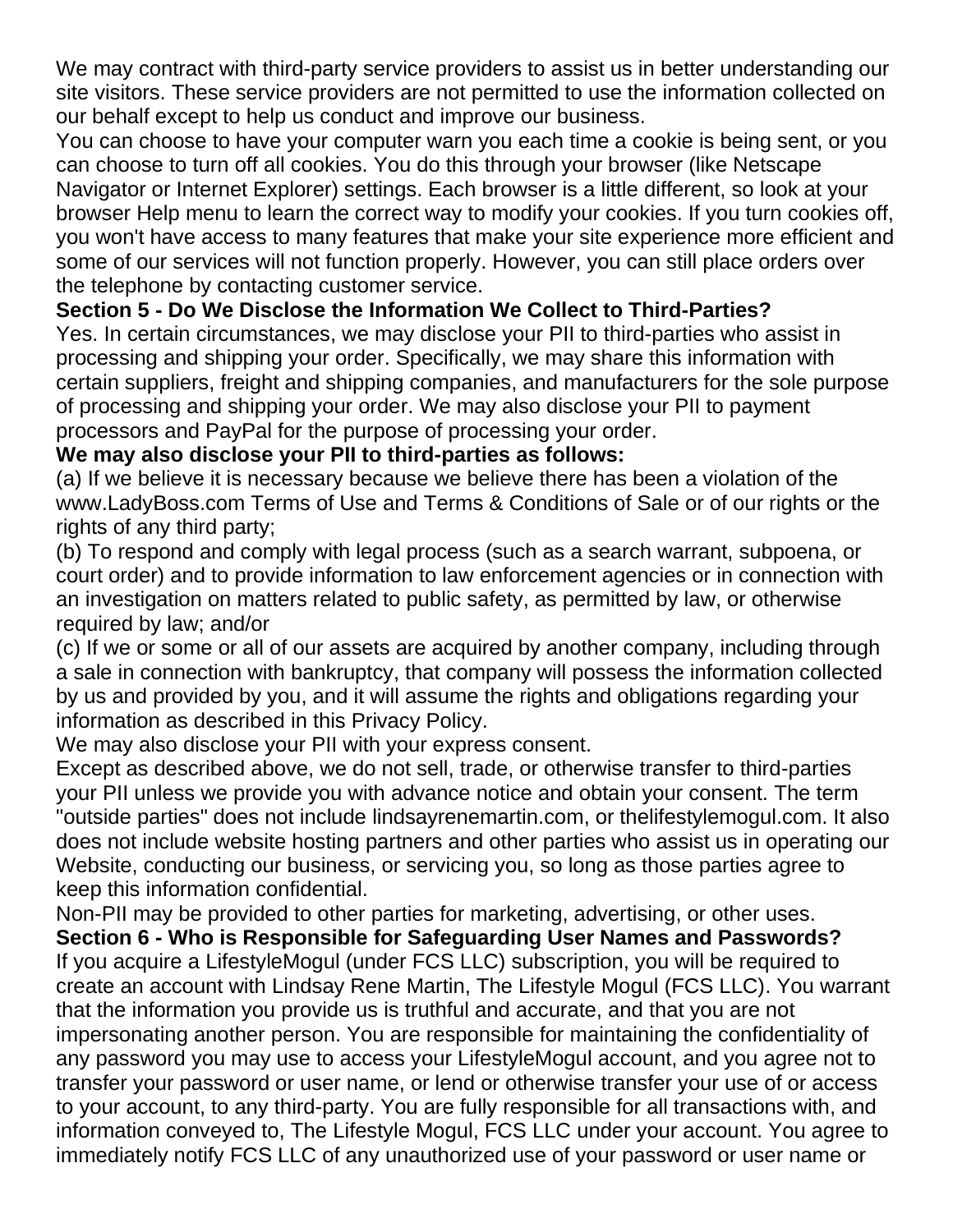any other breach of security related to your account. You agree that FCS LLC is not liable, and you will hold FCS LLC harmless, for any loss or damage arising from your failure to comply with any of the foregoing obligations.

### **Section 7 - Who Owns the Photographs and Testimonials On the Lindsay Rene Martin, The Lifestyle Mogul, FCS LLC Website?**

The short answer is that we do. Anything that you submit or post to the Website and/or provide us, including without limitation, photographs, testimonials, ideas, know-how, techniques, questions, reviews, comments, and suggestions (collectively, "Submissions") is and will be treated as non-confidential and nonproprietary, and we shall have the royalty-free, worldwide, perpetual, irrevocable and transferable right to use, copy, distribute, display, publish, perform, sell, lease, transmit, adapt, and create derivative works from such Submissions by any means and in any form, and to translate, modify, reverse-engineer, disassemble, or decompile such Submissions. All Submissions shall automatically become our sole and exclusive property and shall not be returned to you. **Section 8 - How Can You Opt-Out, Remove or Modify Information You Have Provided to Us?** 

To change your email subscription to our updates and newsletters, simply click the "unsubscribe" link at the bottom of our emails. This will allow you to unsubscribe and / or change your notification settings. Please allow up to ten (10) business days for any removal request to be processed. Please note that if you decide not to receive marketing e-mails from us, you may still receive transactional messages regarding your order(s) (i.e., order confirmation, shipping information, customer care notifications, etc.) and your account.

To delete all of your online account information from our database, please email info@thelifestylemogul.com and ask to have your membership and /or payment information cancelled / removed. Please note that we may still maintain information about an individual sales transaction in order to service that transaction and for record keeping. The foregoing notwithstanding, the rights granted to us in Submissions as provided in Section 7 above shall continue and be irrevocable.

### **Section 9 - Internet-Based Advertising**

We may partner with third-party service providers to serve ads on our behalf on nonaffiliated third party sites. These third party websites and advertisers, or Internet advertising companies working on their own behalf, sometimes use technology to send, directly to your browser, advertisements that appear on our Website. They may also use cookies, web beacons and other technologies to collect anonymous information in order to measure the effectiveness of their ads and to personalize advertising content. Some of those ads may be personalized, meaning that they are intended to be relevant to you based on information we or the online advertising network serving the ad collect about your online activities here and elsewhere over time. For example, anonymous information collected across multiple sites that you visit over time may enable the ad network to predict your preferences and show you ads that are most likely to be of interest to you. To opt out of these types of ads, please visit the Network Advertising Initiative (NAI) for information about how to opt-out of internet-based advertising by their members. See http://www.networkadvertising.org for general information about the NAI and http://www.networkadvertising.org/managing/opt\_out.asp for the opt-out page. You may also visit https://www.aboutads.info/consumers/ to learn about internet-based advertising